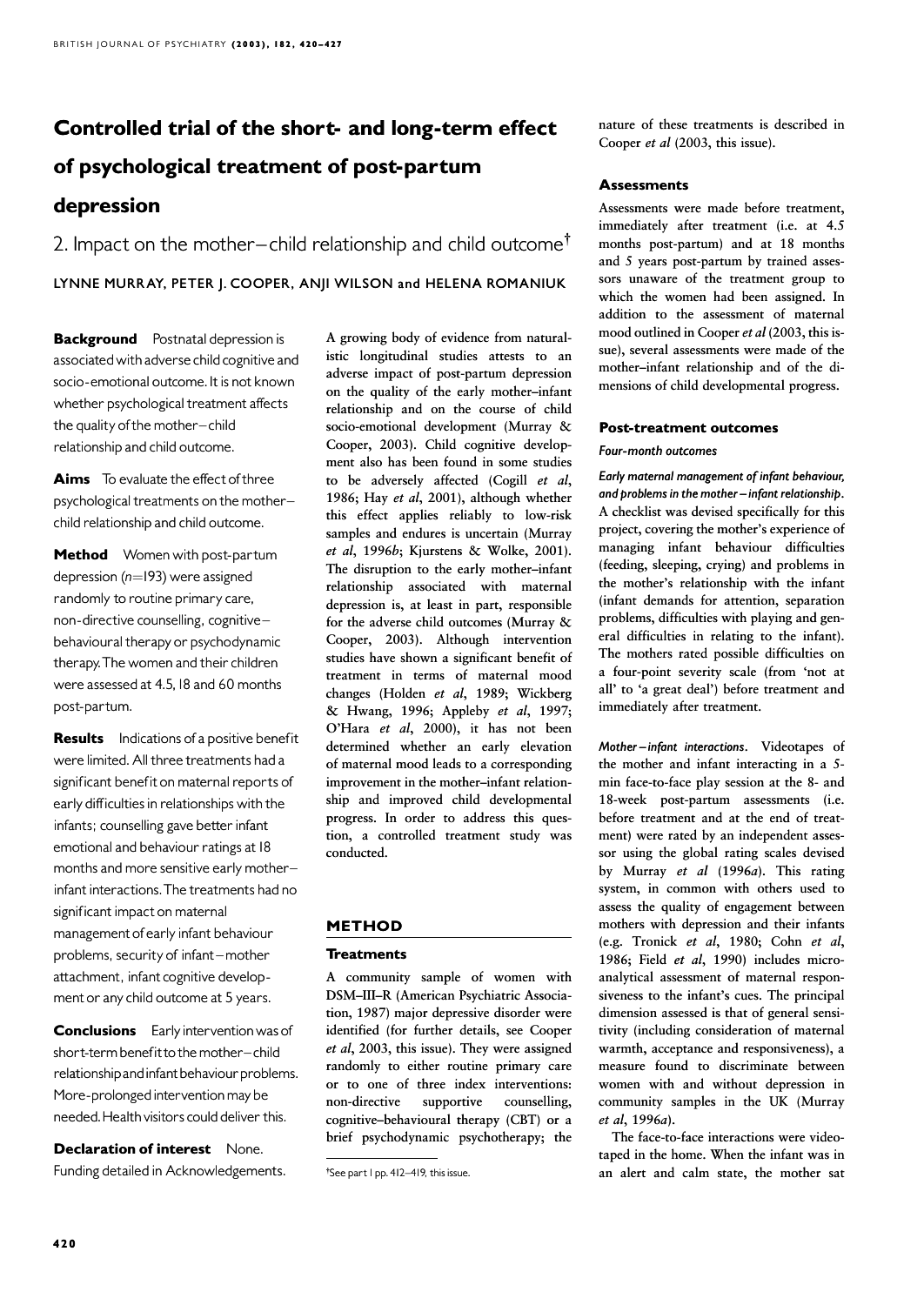opposite the infant and was asked to play with him or her. The video camera was positioned to film over the mother's shoulder in order to obtain a full-face image of the infant, and the mother's fullface image was filmed simultaneously, reflected in a mirror placed adjacent to the infant.

#### Eighteen-month outcomes Eighteen-month

Later infant emotional and behavioural problems. At 18 months post-partum all the women were interviewed using the Behavioural Screening Questionnaire (BSQ; Richman & Graham, 1971), modified for use with this age group (Murray, 1992). This measure includes infant difficulties such as sleep disturbance, feeding problems, separation problems and excessive temper tantrums, and it has been found to distinguish between infants of mothers with and without depression (Murray, 1992).

Infant attachment. Infant attachment to the mother was assessed at 18 months in the research unit using the Ainsworth Strange Situation Procedure (Ainsworth et al, 1978). Trained independent assessors made ratings using the ABCD system.

Infant cognitive development. Infant cognitive development was assessed at 18 months in the research unit using the Mental Development Index of the Bayley Scales of Infant Development (Bayley, 1969).

## Five-year outcomes

#### Child emotional and behavioural problems

- (a) Maternal reports: at 5 years postpartum, mothers completed the selfreport Rutter  $A^2$  Scale (Rutter *et al.* 1970); this is a reliable and wellvalidated questionnaire identifying child behaviour problems of clinical significance.
- (b) Teacher reports: the children's teachers completed the Pre-school Behaviour Checklist (PBCL; McGuire & Richman, 1988); this questionnaire has been widely used in research and has been found reliably to identify significant child behaviour problems in the context of pre-school and reception classes.

Child cognitive development. The McCarthy Scales of Children's Abilities (McCarthy, 1972), a general measure of children's cognitive development, were administered in the research unit.

## Data analysis

Initially, the effect of treatment on outcome was assessed. Generalised linear models were used to analyse the individual measures of the mother–child relationship and child outcome that were dichotomous or normally distributed, controlling for pretreatment measures of the outcome variable where appropriate. The outcome measures that had distributions that were positively skewed were analysed using Kruskal– Wallis one-way analysis by ranks, and the median differences between the controls and each of the treated groups were calculated using the Hodges–Lehmann estimator. Further models were fitted to explore the effect of treatment after controlling for social adversity (which was possibly unbalanced between the treatment groups, as well as being thought to be related to outcome) and other potentially relevant baseline covariates: conflict concerning motherhood, maternal age (under age 25 years defined as young) and education (up to 'O' level or GCSE defined as low), the gender of the child and, for assessments at 4.5 months, the baseline Edinburgh Postnatal Depression Scale (EPDS; Cox et al, 1987) score. Interactions between baseline covariates and treatments also were considered. Covariates and their interactions were retained in the model if they reached a significance of  $P < 0.05$ . Linear regression was used to analyse maternal sensitivity, which was assumed to be normally distributed. The binary variables created for the measures of emotional and behavioural development, early problems in the mother–infant relationship and infant attachment were analysed using logistic regression. The adjusted odds ratios from the logistic regression models were converted to approximate relative risks using the method of Zhang & Yu (1998), because the rates of depression were common (i.e.  $>10\%$ ; Davies *et al*, 1998). The positively skewed distributions of the BSQ, Bayley, Rutter A<sup>2</sup>, PBCL and McCarthy scales were assumed to follow a gamma distribution.

A subgroup analysis for those women who had received therapy was conducted to investigate the effect of receiving treatment from a specialist as opposed to a non-specialist therapist.

All statistical analyses were performed using the SAS program package (version 8.02, SAS Institute, Cary, NC).

## RESULTS

#### Four-month outcomes

#### Emotional and behavioural development Emotional

Earlymanagement ofinfant behaviour. As can be seen from Table 1, before treatment, in each of the four groups, around half of the women reported the presence of a moderate or marked difficulty with some area of infant behaviour. After the treatment period, of the women who had reported experiencing difficulty before treatment, just under half of those in the non-directive counselling, CBT and control groups still reported a problem. More women in the psychodynamic therapy group continued to experience difficulties after treatment. A logistic regression of behavioural management problems at 4.5 months revealed there to be no treatment effects after controlling for the significant effect of reported problems prior to treatment (see Table 2). Furthermore, after controlling for the presence of social adversity and baseline EPDS scores, the treatment effects still were found to be non-significant.

Early problems in the mother-infant relationship. Before therapy, the percentage of women reporting moderate or marked relationship problems (60–74%) was higher than the percentage reporting behavioural difficulties (see Table 1). After therapy, the percentage of women who were still experiencing relationship difficulties varied between the groups, with far fewer women in the control group reporting that they had resolved their relationship difficulties.

All three treatments were found to reduce significantly the risk of reporting a moderate or marked relationship problem, after the effect of reported pre-treatment relationship problems had been controlled for (see Table 2). The decreased risk associated with treatment remained after social adversity had been controlled for.

#### $Mother -infant$  interactions

Mother–infant face-to-face interactions were assessed using the measure of maternal sensitivity at 2 and 4.5 months postpartum. From Fig. 1, it can be seen that for all groups the levels of maternal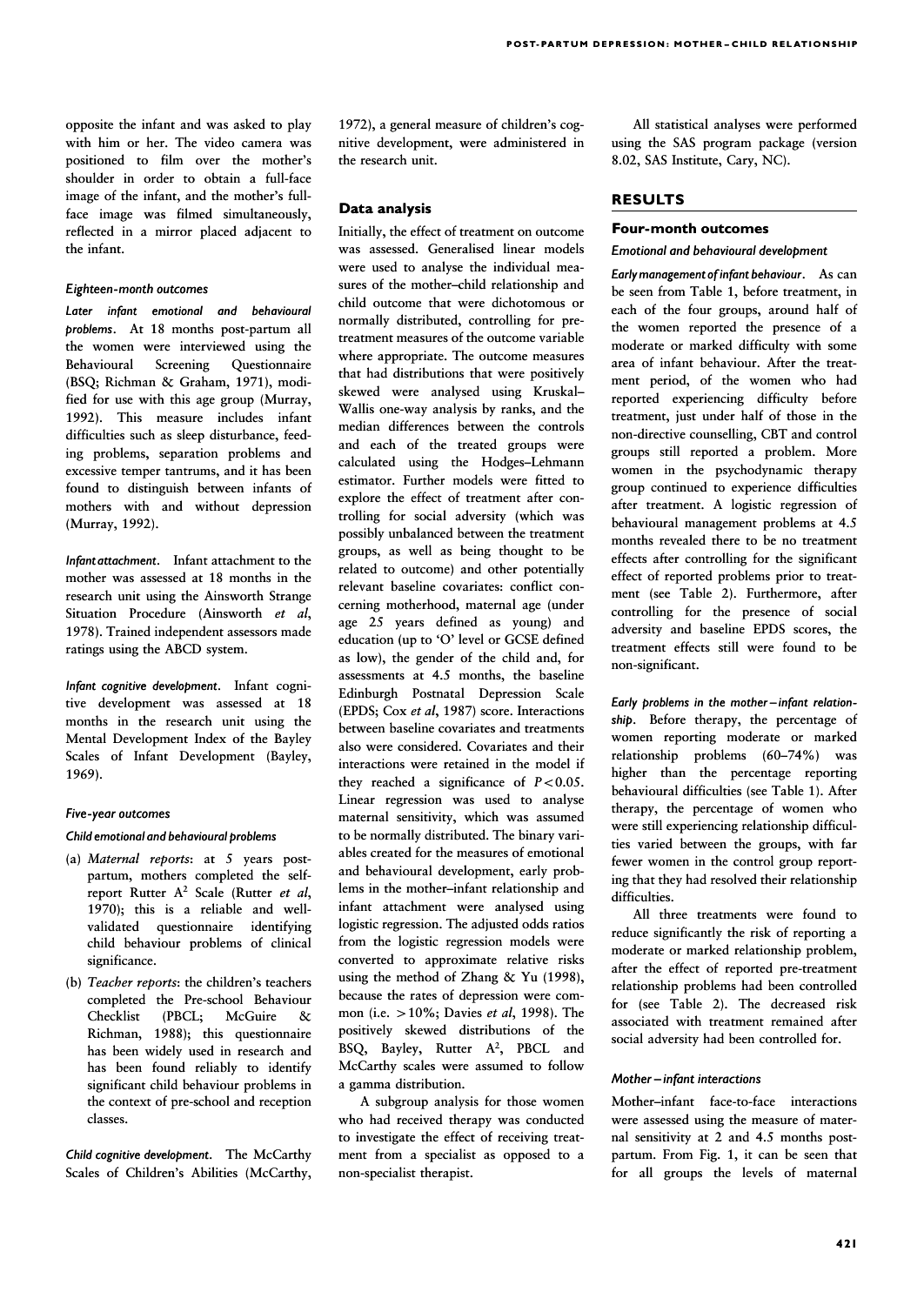#### Table I Maternal reports of problems

| Assessment            | Treatment group       | n  | <b>Reporting problems</b><br>before therapy |    | Still reporting problems after therapy (having<br>reported a problem before therapy) |    |                           |             |  |
|-----------------------|-----------------------|----|---------------------------------------------|----|--------------------------------------------------------------------------------------|----|---------------------------|-------------|--|
|                       |                       |    | $\mathbf n$                                 | %  | $\mathbf n$                                                                          | %  | % difference <sup>1</sup> | 95% CI      |  |
| Behaviour-management  | Control               | 31 | 18                                          | 58 | 8                                                                                    | 44 |                           |             |  |
| problems              | Counselling           | 40 | $\overline{19}$                             | 47 | 9                                                                                    | 47 | $-3$                      | $-35$ to 29 |  |
|                       | Psychodynamic         | 40 | 22                                          | 55 | 15                                                                                   | 68 | $-24$                     | $-54$ to 6  |  |
|                       | Cognitive-behavioural | 41 | 22                                          | 54 | 9                                                                                    | 41 | 3                         | $-28$ to 34 |  |
| Relationship problems | Control               | 31 | 23                                          | 74 | 19                                                                                   | 83 |                           |             |  |
|                       | Counselling           | 40 | 25                                          | 63 | 18                                                                                   | 72 | $\mathbf{H}$              | $-12$ to 34 |  |
|                       | Psychodynamic         | 40 | 24                                          | 60 | 12                                                                                   | 50 | 33                        | 8 to 58     |  |
|                       | Cognitive-behavioural | 41 | 29                                          | 71 | 12                                                                                   | 41 | 42                        | $-18$ to 66 |  |

1. Percentage difference between the control group and the treated groups.

#### Table 2 Estimates of treatment effects

| Timing of assessment | Outcome variable                           | Treatment group       | n  | Per cent with adverse | Model estimates  |       |               |
|----------------------|--------------------------------------------|-----------------------|----|-----------------------|------------------|-------|---------------|
|                      |                                            |                       |    | outcome               | Relative<br>risk | P     | 95% CI        |
| 4 months             | Behaviour-management problems <sup>1</sup> | Control               | 35 | 37                    |                  |       |               |
|                      |                                            | Counselling           | 43 | 35                    | 0.91             | 0.77  | $0.42 - 1.58$ |
|                      |                                            | Psychodynamic         | 43 | 44                    | 1.21             | 0.52  | $0.62 - 1.87$ |
|                      |                                            | Cognitive-behavioural | 41 | 32                    | 0.83             | 0.60  | $0.37 - 1.50$ |
|                      | Relationship problems <sup>2</sup>         | Control               | 35 | 74                    |                  |       |               |
|                      |                                            | Counselling           | 43 | 53                    | 0.63             | 0.03  | $0.32 - 0.97$ |
|                      |                                            | Psychodynamic         | 43 | 47                    | 0.57             | 0.01  | $0.28 - 0.92$ |
|                      |                                            | Cognitive-behavioural | 41 | 39                    | 0.46             | 0.002 | $0.20 - 0.81$ |
| 18 months            | Infant attachment <sup>3</sup>             | Control               | 47 | 43                    |                  |       |               |
|                      |                                            | Counselling           | 39 | 41                    | 0.96             | 0.89  | $0.54 - 1.46$ |
|                      |                                            | Psychodynamic         | 40 | 52                    | 1.23             | 0.86  | $0.76 - 1.68$ |
|                      |                                            | Cognitive-behavioural | 41 | 54                    | 1.26             | 0.30  | $0.78 - 1.70$ |

1. Adjusted for behavioural management problems prior to treatment.

2. Adjusted for relationship problems prior to treatment.

3. Unadjusted.

sensitivity increased to a comparable extent. In a regression analysis, the three treatments were found to be comparable with the control condition after the level of maternal sensitivity at 2 months had been controlled for. A secondary analysis that included the main effects of treatment and level of social adversity, along with their interaction (see Table 3), revealed that for women with low levels of social adversity those in the control condition had higher levels of sensitivity than women in the CBT or psychodynamic therapy groups. The effects were estimated as  $-0.46$  for CBT (95% CI  $-0.76$  to  $-0.15$ ;  $\chi^2 = 8.56$ ; d.f.=1; P=0.003) and  $-0.39$  for psychodynamic therapy (95%

CI  $-0.68$  to  $-0.11$ ;  $\chi^2 = 7.26$ ; d.f.=1;  $P=0.007$ ). No significant difference was found between the control condition and non-directive counselling  $(-0.23, 95\%$  CI  $-0.53$  to 0.07;  $\chi^2$ =2.21; d.f.=1; P=0.14). For women with high social adversity, those who received non-directive counselling were found to have higher levels of maternal sensitivity than the women in the control condition  $(0.46; 95\%$  CI  $-0.03$  to 0.89;  $\chi^2$ =4.36; d.f.=1; P=0.04). There were found to be no treatment effects for CBT  $(0.07; 95\% \text{ CI} -0.78)$ to 0.23;  $\chi^2$ =1.14; d.f.=1; P=0.29) or psychodynamic therapy (0.09; 95% CI  $-0.25$  to 0.95;  $\chi^2=1.33$ ; d.f.=1;  $P = 0.25$ .

#### Eighteen-month outcomes

## Later infant emotional and behavioural problems

At 18 months post-partum the BSQ was administered to the mothers as an interview. The BSQ scores showed an indication of the difference between the groups (Kruskal–Wallis=9.04; d.f.=3;  $P=0.03$ ). The median differences show that the infants of control mothers tended to score higher than those of mothers in any of the three treatments (see Table 4). A generalised linear model was fitted, which assumed that the BSQ scores followed a gamma distribution. Compared with the control group, after controlling for social adversity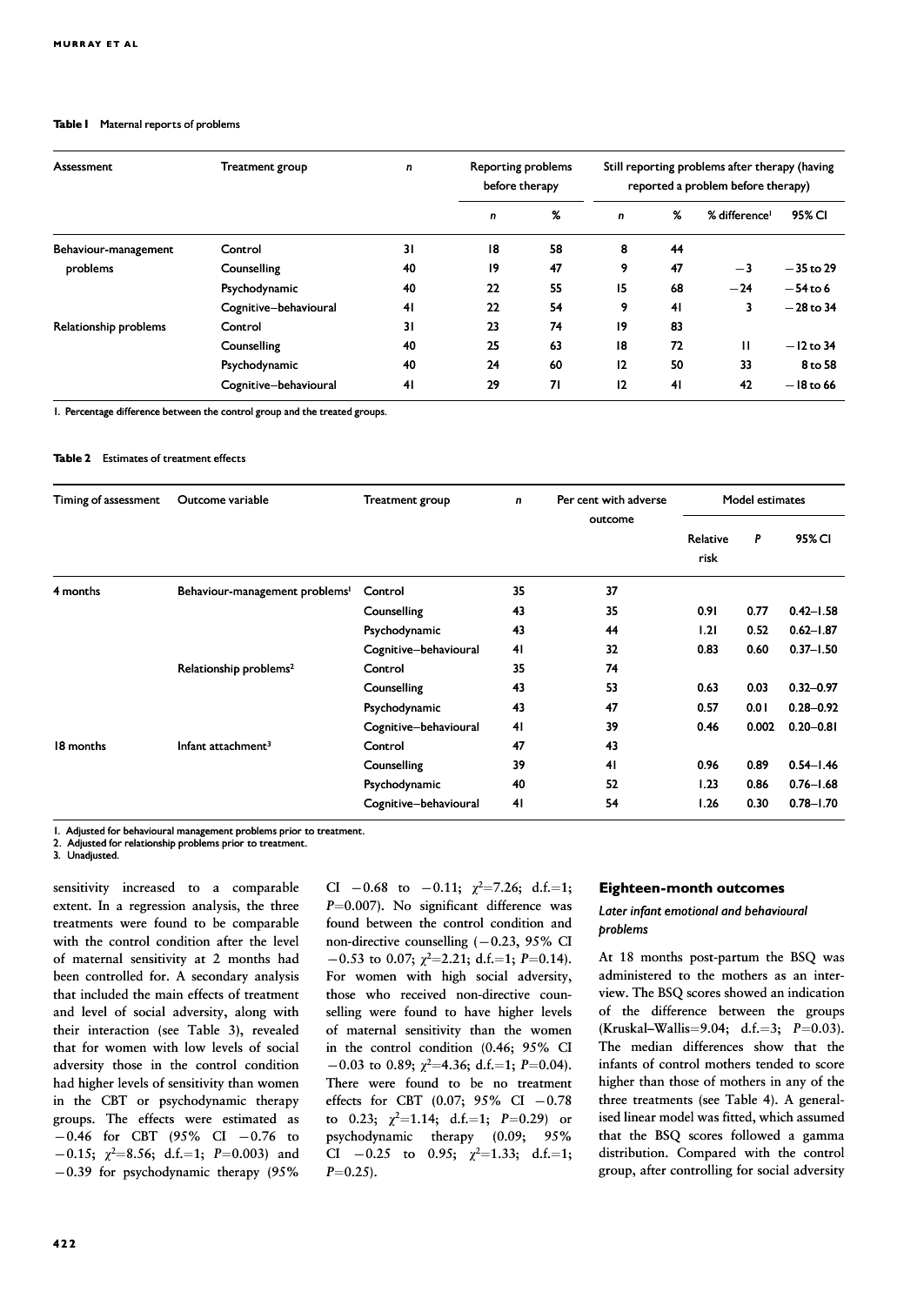

Fig. I Mean difference in maternal sensitivity: maternal sensitivity at 4.5 months minus maternal sensitivity before therapy.

and the significant effect of maternal age, the effect of treatment was significant for non-directive counselling  $(\chi^2=12.19)$ ; d.f.=1;  $P=0.001$ ), with the psychodynamic therapy and CBT conditions also showing some indication of an improvement compared with the control condition ( $\chi^2$ =4.06, d.f.=1, P=0.03 and  $\chi^2$ =3.52, d.f.=1,  $P=0.06$ , respectively). Younger women (under 25 years) reported more problematic behaviour in their infants than did older women  $(\chi^2=3.84; d.f.=1; P=0.05)$ . For younger women, the increased BSQ expected scores were estimated to be: 4.5 (95% CI 3.4–6.3) for non-directive 4.5 for non-directive counselling,  $5.7$  ( $95\%$  CI 4.4–7.9) for psychodynamic therapy, 6.1 (95% CI 4.78.4) for CBT and 8.3 (95% CI 6.2-12.2) for controls. For women aged 25 years and over, the expected BSQ scores were estimated to be 3.7 for the non-directive counselling group (95% CI 3.0-4.7), 4.6 for the psychodynamic therapy group  $(95\% \text{ CI } 3.8-5.8)$ , 4.9 for the CBT group (95% CI 4.0–6.1) and 6.3 for the control group (95% CI 5.1–8.0).

#### Infant attachment

The rates of secure (B) and insecure (A, C and D) attachment were similar for all four groups and no significant differences were found between the treated groups and the control condition (see Table 2). After

Table 3 Estimates for models of maternal sensitivity

| Variable                                | Model estimates       |      |          |                    |  |  |  |
|-----------------------------------------|-----------------------|------|----------|--------------------|--|--|--|
|                                         | Parameter<br>estimate | s.e. | P        | 95% CI             |  |  |  |
| Intercept                               | 2.79                  | 0.19 |          | $2.4$ to $3.16$    |  |  |  |
| Maternal sensitivity at 2 months        | 0.24                  | 0.07 | 0.001    | $0.1$ to $0.39$    |  |  |  |
| Counselling                             | $-0.23$               | 0.15 | 0.14     | $-0.53$ to 0.07    |  |  |  |
| Psychodynamic therapy                   | $-0.39$               | 0.15 | 0.007    | $-0.68$ to $-0.11$ |  |  |  |
| Cognitive-behavioural therapy           | $-0.46$               | 0.16 | 0.003    | $-0.76$ to $-0.15$ |  |  |  |
| Social adversity                        | $-0.91$               | 0.19 | < 0.0001 | $-1.27$ to $-0.54$ |  |  |  |
| Social adversity $\times$ counselling   | 0.69                  | 0.27 | 0.01     | $0.16$ to $1.22$   |  |  |  |
| Social adversity $\times$ psychodynamic | 0.04                  | 0.34 | 0.19     | $-0.63$ to 0.71    |  |  |  |
| Social adversity $\times$ CBT           | 0.73                  | 0.30 | 0.02     | $0.14$ to $1.33$   |  |  |  |

controlling for social adversity, the treatment effects remained insignificant.

#### Cognitive development

At 18 months post-partum, scores on the measure of child cognitive development, the Mental Development Index of the Bayley Scales (see Table 4), were similar for the four groups (Kruskal–Wallis $=$ 0.78; d.f.=3;  $P=0.85$ ). A generalised linear model, which assumed that the scores followed a gamma distribution, revealed there to be no significant treatment effects after controlling for social adversity and the significant adverse effects of young maternal age  $(\chi^2=6.13; d.f.=1; P=0.01)$ , low maternal education ( $\chi^2$ =7.67; d.f.=1;  $P=0.006$ ) and male gender ( $\chi^2=7.73$ ; d.f.=1:  $P=0.005$ ).

#### Five-year outcomes

#### Emotional and behavioural difficulties Emotional

At 5 years, child emotional and behavioural difficulties were assessed using maternal reports on the Rutter A2 Scale and teacher reports on the PBCL. The distribution of the Rutter A<sup>2</sup> Scale scores was found not to differ between the four groups (Kruskal–Wallis=7.19; d.f.=3;  $P=0.07$ ). However, there was some evidence from the median differences (see Table 4) that infants whose mothers had received CBT had lower scores compared with the infants of control mothers. A generalised linear model was fitted that assumed that the Rutter  $A^2$ Scale scores followed a gamma distribution. After controlling for the significant adverse effect of social adversity ( $\chi^2$ =9.55; d.f.=1;  $P=0.002$ ), only an indication of a CBT treatment effect was found  $(\chi^2=3.61;$ d.f.=1;  $P=0.06$ ). For women who did not experience a high level of social adversity, the mean Rutter A<sup>2</sup> Scale scores were estimated to be 7.7 for the CBT group (95% CI 6.5–9.4), 9.5 for the non-directive counselling group (95% CI 8.0–11.6), 9.8 for the control group (95% CI 8.2–12.0) and 11.2 for the psychodynamic therapy group (95% CI 9.4–13.8). For women who had a high level of social adversity, the Rutter A2 Scale scores were estimated to be 10.2 for the CBT group (95% CI 7.8–14.4), 13.4 for the non-directive counselling group (95% CI 10.7–17.7), 13.9 for the controls (95% CI 11.1–18.6) and 16.8 for the psychodynamic therapy group (95% CI 12.1–26.5).

The distribution of scores on the teacher reports of child behavioural difficulties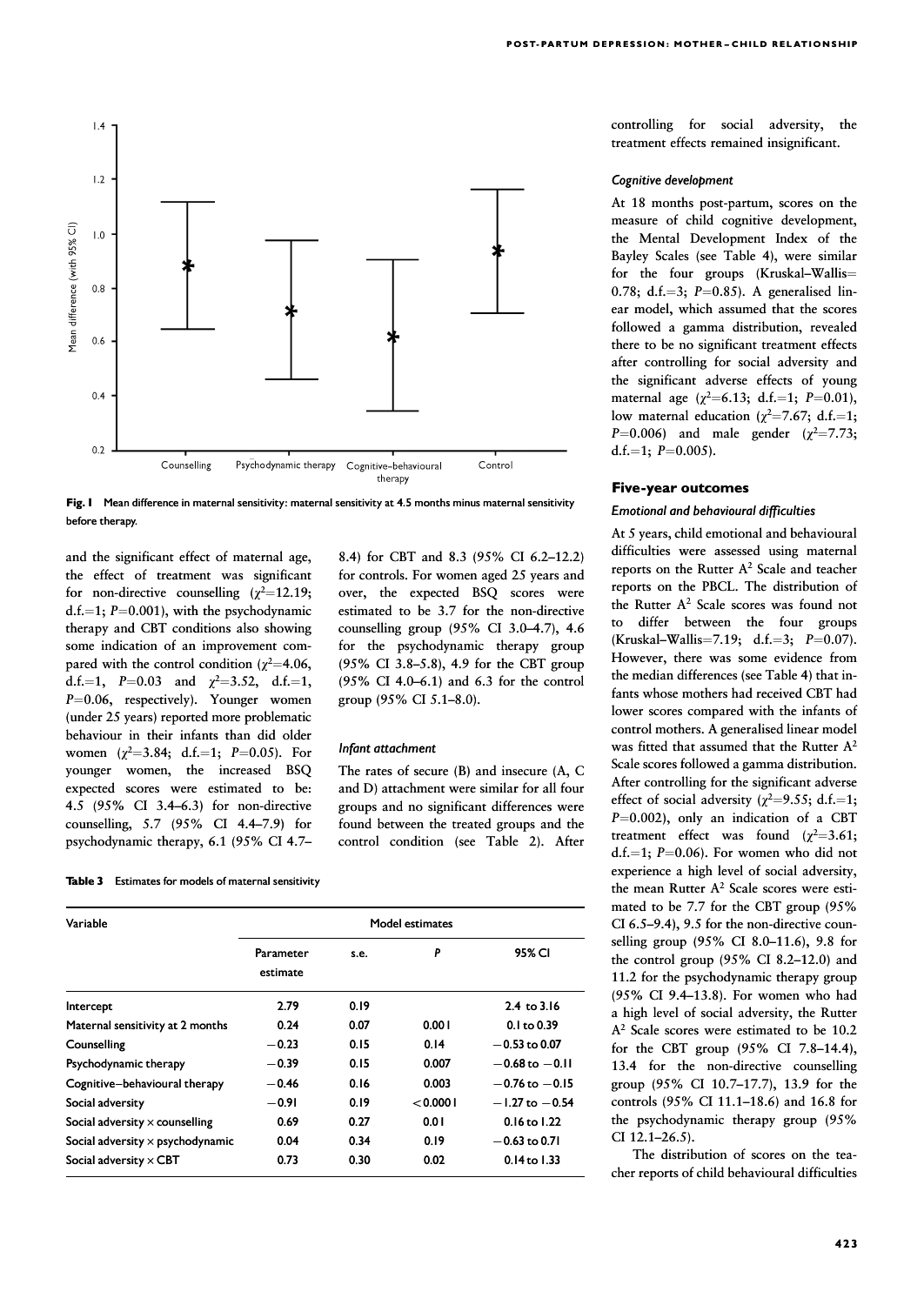## Table 4 Summary statistics for the non-normally distributed outcome variables

| Timing of assessment | Outcome variable            | Treatment group       | $\mathsf{n}$ | Median       | <b>IQR</b>      | Range      | Median difference | $(95\%$ CI)          |
|----------------------|-----------------------------|-----------------------|--------------|--------------|-----------------|------------|-------------------|----------------------|
| 18 months            | <b>BSQ</b>                  | Counselling           | 46           | 4            | 3               | $0 - 11$   | $-2$              | $(-3 to -1)$         |
|                      |                             | Psychodynamic         | 42           | 4            | 5               | $0 - 11$   | $-1$              | $(-3 to 0)$          |
|                      |                             | Cognitive-behavioural | 42           | 5            | 4               | $0 - 13$   | $-1$              | $(-2 \text{ to } 0)$ |
|                      |                             | Control               | 48           | 6            | 3               | $I-I5$     |                   |                      |
|                      | <b>Bayley scale</b>         | Counselling           | 46           | 114          | 32 <sub>2</sub> | $64 - 150$ | $-2$              | $(-$ II to 6)        |
|                      |                             | Psychodynamic         | 42           | 118          | 19              | $78 - 150$ | J.                | $(-6 to 7)$          |
|                      |                             | Cognitive-behavioural | 42           | 116          | 24              | $73 - 150$ | 0                 | $(-7 \text{ to } 7)$ |
|                      |                             | Control               | 48           | 116          | 18              | $85 - 150$ |                   |                      |
| 5 years              | Rutter A <sup>2</sup> scale | Counselling           | 33           | 9            | $\overline{7}$  | $3 - 33$   | $-1$              | $(-3 \text{ to } 2)$ |
|                      |                             | Psychodynamic         | 28           | 10           | 6               | $4 - 35$   | 0                 | $(-3 \text{ to } 3)$ |
|                      |                             | Cognitive-behavioural | 31           | 8            | 5               | $0 - 16$   | $-3$              | $(-5 \text{ to } 0)$ |
|                      |                             | Control               | 35           | $\mathbf{H}$ | 6               | $1 - 28$   |                   |                      |
|                      | <b>PBCL</b>                 | Counselling           | 26           | 3            | 6               | $0 - 14$   | 0                 | $(-2 \text{ to } 2)$ |
|                      |                             | Psychodynamic         | 28           | 4            | 4               | $0 - 12$   | 0                 | $(-2 \text{ to } 2)$ |
|                      |                             | Cognitive-behavioural | 29           | 4            | 5               | $0 - 11$   | 0                 | $(-2 \text{ to } 2)$ |
|                      |                             | Control               | 33           | 3            | $\overline{4}$  | $0 - 24$   |                   |                      |
|                      | McCarthy scale              | Counselling           | 33           | 107          | 22              | $54 - 148$ | $-1$              | $(-9 to 7)$          |
|                      |                             | Psychodynamic         | 32           | 108          | $\mathbf{H}$    | $50 - 125$ | 0                 | $(-7 to 6)$          |
|                      |                             | Cognitive-behavioural | 35           | $\mathbf{H}$ | 21              | $69 - 145$ | $\mathbf{2}$      | (-6 to 10)           |
|                      |                             | Control               | 39           | 108          | 17              | $50 - 140$ |                   |                      |

IQR, interquartile range; BSQ, Behavioural Screening Questionnaire; PBCL, Pre-school Behaviour Checklist.

(PBCL), treated as a continuous measure (see Table 4), did not differ between the four groups (Kruskal–Wallis=0.10; d.f.=3;  $P=0.99$ ). A generalised linear model, which assumed that the scores followed a gamma distribution, revealed there to be no significant treatment effects after controlling for the level of social adversity.

#### Cognitive development

At 5 years post-partum, scores on the measure of child cognitive development, the General Cognitive Index of the McCarthy Scales (see Table 4), similarly failed to differ between the four groups (Kruskal–Wallis=0.55; d.f.=3;  $P=0.91$ ). A generalised linear model, which assumed that the scores followed a gamma distribution, showed no significant treatment effects after controlling for social adversity and the adverse effects of antenatal motherhood issues ( $\chi^2$ =3.60; d.f.=1; P=0.06) and a low level of maternal education ( $\chi^2$ =8.61; d.f.=1;  $P=0.003$ ).

## Specialist therapist effects

After controlling for pre-treatment measures, at 4 months there were found to be no specialist therapist effects for behavioural problems (relative risk=1.34; P=0.24; 95% CI 0.80-1.91), relationship problems (relative risk= $1.23$ ;  $P=0.36$ ; 95% CI 0.76–1.68) or maternal sensitivity (specialist effect= $-0.18$ ; P=0.15; 95%  $CI - 0.42$  to 0.07).

At 18 months, specialists and nonspecialists were found not to differ for BSQ score (median difference=0;  $P=0.82$ ; 95% CI  $-1$  to 1) or attachment (relative risk=0.97; P=0.90; 95% CI 0.61-1.36). Infants of mothers receiving treatment by specialists were found to have higher Bayley scores (median difference=14,  $P=0.0001$ ; 95% CI 7-21).

At 5 years, no specialist effect was found for Rutter  $A^2$  (median difference=-1;  $P=0.18$ ; 95% CI  $-3$  to 1) or PBCL scores (median difference=0;  $P=0.92$ ; 95% CI  $-1$  to 2). Children of mothers receiving treatment by specialists were found to have higher McCarthy scores (median difference=10;  $P=0.002$ ; 95% CI 4-15).

## **DISCUSSION**

## Mother-infant interventions

There has been a considerable volume of research to determine the effectiveness of interventions for difficulties in the mother–infant relationship in general (van Ijzendoorn et al, 1995; Fonagy, 1998; Barlow & Stewart-Brown, 2000). Few studies, however, have focused on samples of mothers with depression (Lyons-Ruth et al, 1990; Gelfand et al, 1996; Cichetti et al, 2000), and none has focused on post-partum samples.

#### Different treatment approaches

Clinical practice that deals specifically with the mother–infant relationship has developed into two distinct lines of work: (a) cognitive–behavioural approaches with an emphasis on 'here and now' observed behaviour and difficulties, at times combined with a problem-solving approach, aim to promote maternal feelings of competence in infant caretaking as well as to improve maternal sensitivity and the quality of mother–infant interactions, for example, through modelling or positive feedback (Gelfand et al, 1996; Field, 1997); and (b) psychodynamic approaches focus on the mother–infant relationship in terms of the mother's past history of relationships as the source of current problems (e.g. Fraiberg, 1981; Cramer et al, 1990). Theoretically, the mother's history of relationships is particularly relevant to the infant's developing attachment to the mother because it deals with the mother's representation of her own early attachment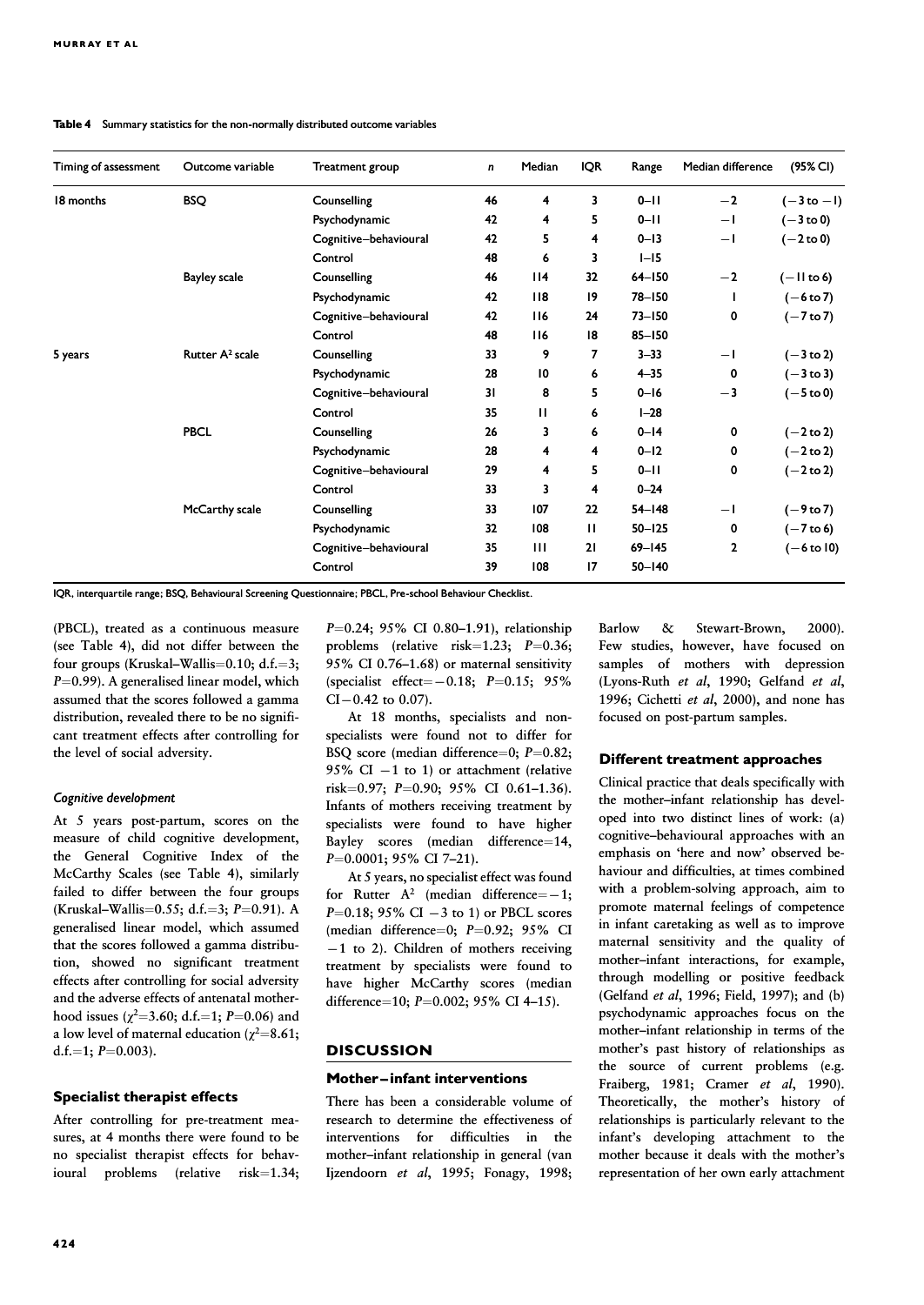relationships – itself a strong predictor of infant attachment quality (van Izendoorn et al, 1995; Steele et al, 1996). Nevertheless, in studies aimed at preventing the development of insecure attachments, the modest positive results that have been achieved have come from short-term behaviourally focused treatments rather than from more intensive, long-term therapies working at the level of maternal representations (van Ijzendoorn et al, 1995). This is important because establishing whether different treatments are differentially effective not only is theoretically interesting but also has significant practical implications in terms of the skills, and therefore personnel and National Health Service resources, required to deliver the intervention. Any treatment that demands a high level of training in psychotherapy, and particularly psychodynamic work, will be limited in its availability. However, important practical implications would follow if it were shown that treatments deliverable by health visitors, found to be effective in bringing about early remission from depression (e.g. counselling), were also of benefit in terms of the mother–infant relationship and child development.

## The current study

The current study addressed these questions by evaluating the impact of three brief psychological treatments, delivered in the home from 8 to 18 weeks post-partum, to a representative community sample of primiparous mothers with postnatal depresion. The study therapists included health visitors who received training in the CBT and counselling treatments, as well as specialist professional therapists representing each of the three treatment approaches. Assessments were made of the child's behavioural, emotional and cognitive development through infancy and at 5 years. The three study treatments – nondirective counselling, CBT and psychodynamic therapy – were found to bring about an early improvement in the EPDS measure of maternal mood (see Cooper et al, 2003, this issue).

## Findings of the current study Positive findings

Treatment showed some short-term benefits in relation to the mother–child relationship and child outcome. First, at 4.5 months, compared with those who received

routine primary care, mothers who received any of the interventions reported significantly fewer difficulties in their relationship with their infant, experiencing play, separation issues and the management of the infant's needs for their attention as being less problematic. In addition, in mothers who experienced social adversity, whose interactions with their infants were particularly poor, non-directive counselling produced a more sensitive pattern of mother–infant interactions than was apparent among those in the control group. There was evidence also of a positive benefit of non-directive counselling at 18 months in terms of maternal reports of infant emotional and behavioural problems, and some indication also of a possible benefit for the other two treatments.

It is worth noting that the outcomes that showed the clearest evidence for a beneficial effect of treatment (i.e. relationship problems at 4.5 months and emotional and behavioural problems at 18 months) were those that relied on maternal reports.

## Negative findings

The majority of outcomes failed to show any benefit of the study interventions. The first concerned the mother's experience, immediately after treatment, of difficulties in the practical management of her infant (sleeping, feeding and crying problems), where there was a similar level of improvement over time for both the control and the treated groups. There are a number of possible explanations for this lack of treatment effect. First, it is possible that any initial problems the mothers experienced with their infants resolved spontaneously over time. This is particularly likely to be the case with crying problems. The peak age for persistent crying in UK populations is between 3 and 6 weeks, with a steady decline in the amount of time that infants cry thereafter (St James-Roberts & Plewis, 1996). By 4.5 months, when the first posttreatment assessment was made, it is likely that infant crying would have shown a significant spontaneous decline. Initial feeding problems also are likely to have settled down by this time. An alternative explanation is that the routine care provided by health visitors was effective in these particular areas of infant behaviour. The principal focus of routine health visiting is advice on the practical difficulties that women experience in the management of such infant problems, and it may be that in these particular respects the study interventions offered no significant advantage over routine health visitor practice.

With regard to infant attachment also there was no benefit of any of the treatments compared with the control condition. Influencing the nature of child attachment to the mother has generally proved difficult to achieve, even in samples without depression. A meta-analysis by van Ijzendoorn et al (1995) showed the overall effect size for 12 treatment studies to be only 0.17; and a subsequent study by Gelfand et al (1996) with a clinically referred depression sample showed that treatment conferred no benefit in terms of overall rates of child security of attachment. The fact that the current treatments were brief and delivered early on in development, before the setting up of clear attachment responses, may have made the promotion of security particularly difficult to achieve.

Finally, with regard to infant and child cognitive development and child emotional and behavioural adjustment at both home and school at 5 years, no significant benefit of any of the treatments was evident. The apparently negative finding regarding cognitive development should, possibly, be viewed with caution. Reports of significant adverse effects of postnatal depression on cognitive development have been derived generally from high-risk samples (e.g. Lyons-Ruth et al, 1986; Hay et al, 2001). In the current study sample, drawn from a relatively low-risk population, the children's IQ scores at 18 months and 5 years among both controls and treated groups were within the range expected for a general population sample, and thus it can be argued that the issue of treatment preventing cognitive deficits did not obtain. This same argument cannot be made in relation to child emotional and behavioural adjustment: in this domain, adverse outcome in terms of increased rates of both internalising and externalising problems have been found to be associated with postnatal depression in low-risk as well as high-risk samples (Sinclair & Murray, 1998; Murray et al, 1999; Essex et al, 2001). It appears, therefore, that although the intervention may have been of some benefit to the early mother-infant relationship and to the emotional and behavioural adjustment of the infant at 18 months, this benefit did not persist.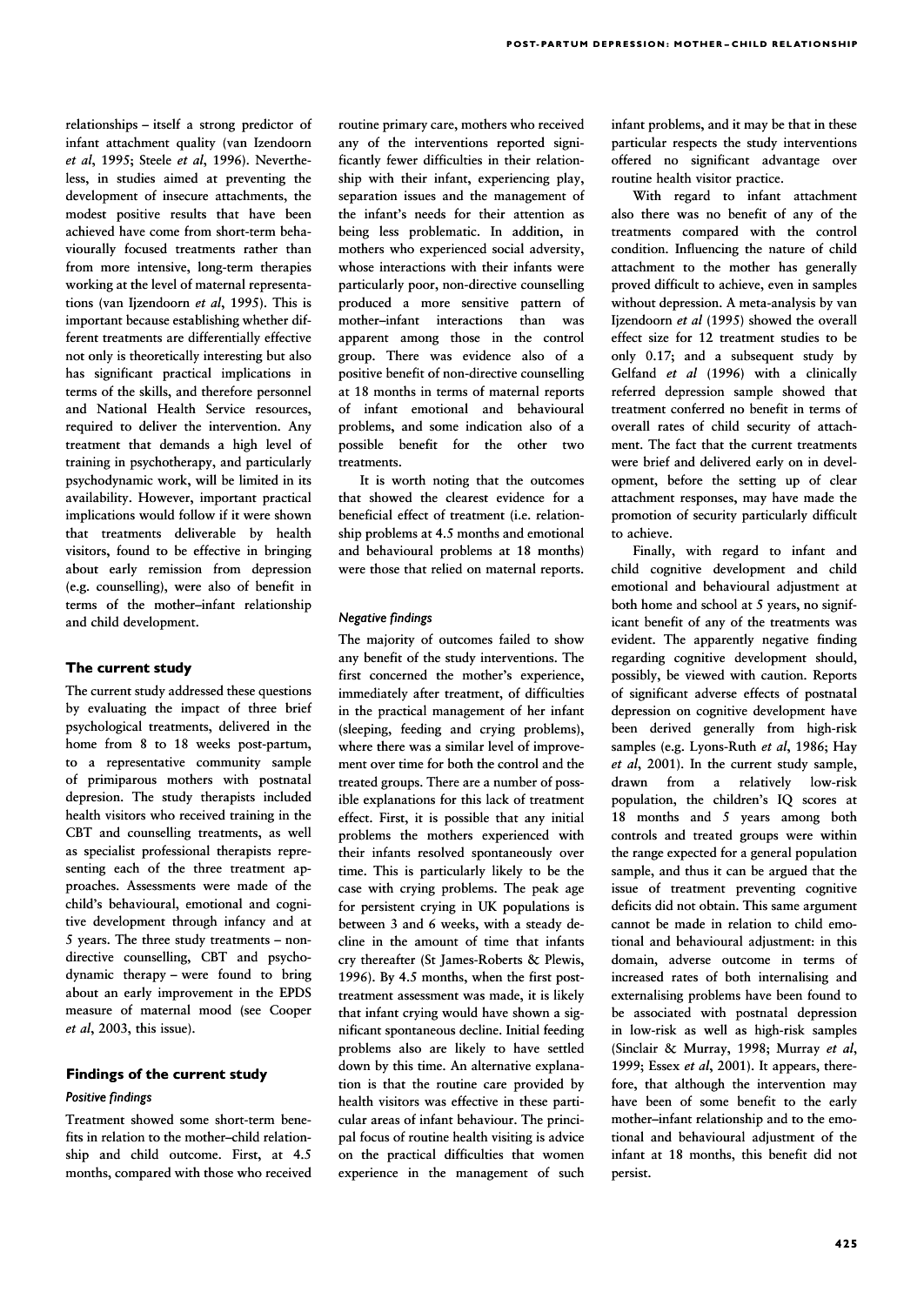The question of whether treatment delivered by specialist therapists would be of greater benefit than that provided by non-specialists (including trained health visitors) was addressed in the current study. For none of the outcomes showing a significant benefit of treatment was there a difference between specialists and nonspecialists. With regard to the other outcomes, an expertise effect was apparent only for cognitive performance (Bayley and McCarthy scales). The case for an overall benefit of specialist therapists is therefore not substantial.

#### Clinical implications

The fact that only limited, short-term benefits to the mother–infant relationships and child development accrued from the interventions suggests that, despite symptomatic improvement and initial gains in maternal care, underlying maternal vulnerabilities persisted. In order to prevent longer-term difficulties in child functioning, therefore, more-prolonged interventions may be required. Nevertheless, such treatment may not require high-level psychological expertise. Thus, we found no substantial evidence that specialist therapists were more effective than nonspecialists; and although the study was not designed to compare the three interventions with each other, the clearest evidence to emerge for a benefit of treatment compared with routine care was for the counselling condition. On both these counts, as well as for reasons of availability and cost, health visitors appear to be well-placed to deliver such support.

Two further clinical implications of the current study should be noted. First, although the treatments were, in general, highly acceptable to the women concerned, a minority of mothers were reluctant to receive the home visiting support. Inspection of the outcomes and background characteristics of those refusing such interventions indicates that this population may be particularly at risk (Murray et al, 2003). Related research suggests that forging positive relationships with those who may be distrustful of established professional services is a key therapeutic challenge that may be resolved ultimately only through the use of non-statutory volunteer or community support routes (Egeland & Erickson, 1990; Harris et al, 2000). Second, any intervention that is delivered only when women have already become depressed falls short of ideal practice. To date, studies aiming to prevent depression have, by and large, been unsuccessful, not least because take-up rates by vulnerable women have been poor (Stamp et al, 1995; Buist et al, 1999; Brugha et al, 2000; Elliott et al, 2000). The development and evaluation of preventive interventions therefore represents a further major challenge for researchers engaged in this clinical area.

## ACKNOWLEDGEMENTS

We are indebted to all the women and children who took part in this study. This research was carried out within the Cambridge University Department of Psychiatry. The initial trial was supported by a grant from Birthright. The 5-year follow-up was supported by the Medical Research Council. We are grateful to Angela Cameron, Sian Coker, Jenny Corrigal, Bridget Halnan, Sheelah Seeley and Claire Wilson for their help with carrying out the treatments, to Jill Butler, Janet Edwards, Alison Hipwell and Agnese Fiori-Cowley for their help with the assessments and to Matt Woolgar for his comments on the manuscript.

#### **REFERENCES**

Ainsworth, M. D., Blehar, M. C., Waters, E., et al (1978) Patterns of Attachment: a Psychological Study of the Strange Situation. Hillsdale, NJ: Lawrence Erlbaum.

**American Psychiatric Association (1987)** Diagnostic and Statistical Manual of Mental Disorders (3rd edn, revised) (DSM-III-R). Washington, DC: APA.

Appleby, L.,Warner, R.,Whitton, A., et al (1997) A controlled study of fluoxetine and cognitive - behavioural counselling in the treatment of postnatal depression. BMI, 314, 932-936.

Barlow, J. & Stewart-Brown, S. (2000) Behavior problems and group based parent education programs. Journal of Developmental and Behavioral Pediatrics, 21,  $356 - 370$ 

Bayley, N. (1969) Bayley Scales of Infant Development. New York: Psychological Corporation.

Brugha, T. S., Wheatley, S., Taub, N. A., et al (2000)  $\mathsf{A}$ pragmatic randomised trial of antenatal intervention to prevent post-natal depression by reducing psychosocial risk factors. Psychological Medicine, 30, 1273-1281.

Buist, A., Westley, D. & Hill, C. (1999) Antenatal prevention of postnatal depression. Archives of Women's Mental Health, I, 167-173.

Cichetti, D., Rogosch, F. A. & Toth, S. L. (2000) The efficacy of toddler-parent psychotherapy for fostering cognitive development in offspring of depressed mothers. Journal of Abnormal Child Psychology, 28, 135^148.

Cogill, S., Caplan, H., Alexandra, H., et al (1986) Impact of postnatal depression on cognitive development in young children. BMJ, 292, 1165-1167.

Cohn, J. F., Matias, R., Tronick, E., et al (1986) Face-to-face interactions of depressed mothers and their infants. In Maternal Depression and Infant Disturbance (eds E. Z. Tronick & T. Field), pp. 31-46. New York: John Wiley & Sons.

#### Cooper, P. J., Murray, L., Wilson, A., et al (2003)

Controlled trial of the short- and long-term effect of psychological treatment of post-partum depression. .<br>1. Impact on maternal mood. British Journal of Psychiatry, **182, 412-419.** 

Cox, J. L., Holden, J. M. & Sagovsky, R. (1987) Detection of postnatal depression. Development of the Edinburgh Postnatal Depression Scale. British Journal of Psychiatry, 150, 782-786.

#### Cramer, B., Robert-Tissot, C., Stern, D., et al (1990)

Outcome evaluation in brief mother-infant psychotherapy: a preliminary report. Infant Mental Health Journal, II, 278-300.

Davies, H., Crombie, I. K. & Tavakoli, M. (1998) When can odds ratios mislead? BMJ, 316, 989-991.

Egeland, B. & Erickson, M. F. (1990) Rising above the past: strategies for helping new mothers break the cycle of abuse and neglect. Zero to Three, II, 29-35.

Elliott, S. A., Leverton,T. J., Sanjack, M., et al (2000) Promoting mental health after childbirth: a controlled trial of primary prevention of postnatal depression. British Journal of Clinical Psychology, 39, 223-241.

Essex, M. J., Klein, M. H., Miech, R., et al (2001) Timing of initial exposure to maternal major depression and children's mental health symptoms in kindergarten. British Journal of Psychiatry, 179, 151-156.

Field, T. (1997) The treatment of depressed mothers and their infants. In Postpartum Depression and Child Development (eds L. Murray & P. J. Cooper), pp. 221^236. New York: Guilford Press. and their infants. In *Postpartum Depression and Child*<br>Development (eds L. Murray & P. J. Cooper),<br>pp. 221–236. New York: Guilford Press.<br>**....., Healy, B., Goldstein, S., et al (1990)** Behaviour-<br>state matching and synch

interactions of non-depressed versus depressed dyads. Developmental Psychology, 26, 7-14.

Fonagy, P. (1998) Prevention, the appropriate target of infant psychotherapy. Infant Mental Health Journal, 19,  $124 - 150$ 

Fraiberg, S. (1981) Clinical Studies in Infant Mental Health: The First Years of Life. London: Tavistock.

Gelfand, D. M., Teti, D. M., Seiner, S. A., et al (1996) Helping mothers fight depression: evaluation of a homebased intervention program for depressed mothers and their infants. Journal of Clinical Child Psychology, 25, 406-422

Harris, T., Brown, G.W. & Robinson, R. (2000) Befriending as an intervention for chronic depression among women in an inner city. I: Randomised controlled trial. British Journal of Psychiatry, 174, 219-224.

Hay, D., Pawlby, S., Sharp, D., et al (2001) Intellectual problems shown by 11-year old children whose mothers had postnatal depression. Journal of Child Psychology and Psychiatry, **42**, 871-889.

Holden, J., Sagovsky, R. & Cox, J. L. (1989) Counselling in a general practice setting: a controlled study of health visitor intervention in the treatment of postnatal depression. BMJ, 298, 223-226.

Kjurstens, S. & Wolke, D. (2001) Effects of maternal depression on cognitive development of children over the first 7 years of life. Journal of Child Psychology and Psychiatry, 42, 623-636.

Lyons-Ruth, K., Zoll, D., Connell, D., et al (1986) The depressed mother and her one-year-old infant: environment, interaction, attachment and infant development. In Maternal Depression and Infant Disturbance (eds E. Z. Tronick & T. Field), pp. 61-82. New York: John Wiley & Sons. development. In *Maternal Depression and Infant*<br>Disturbance (eds E. Z. Tronick & T. Field), pp. 61–82.<br>New York: John Wiley & Sons.<br>**......., Connell, D. B., Grunebaum, H. U., et al (1990)**<br>Infants at social risk: materna

support services as mediators of infant development